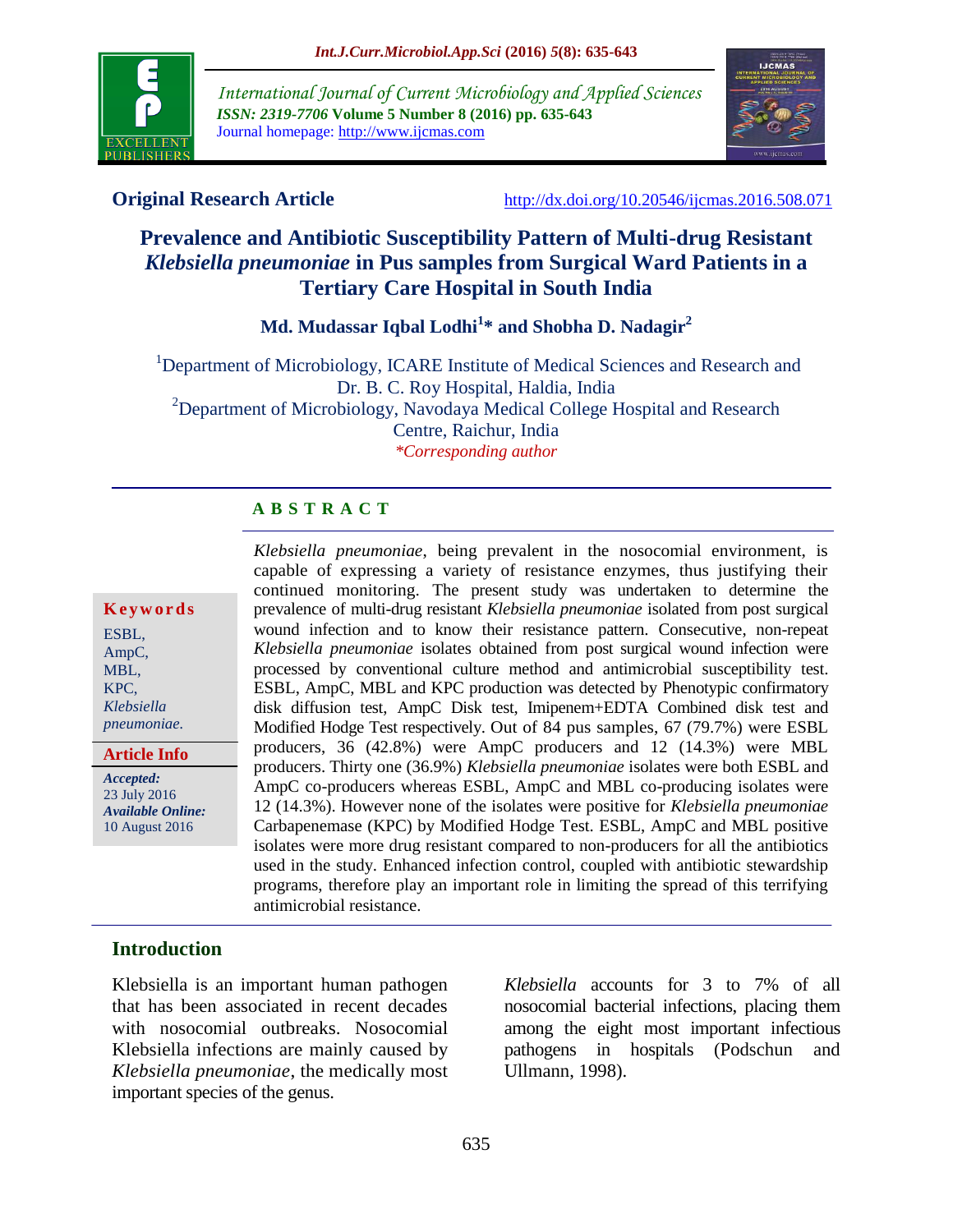*Klebsiella pneumoniae* strains have the potential to cause severe morbidity and mortality particularly in intensive care units, paediatric and surgical wards (Lim *et al.,* 2009). The common cause of bacterial resistance to beta-lactam antibiotics is the production of ESBL. These transmissible βlactamases are plasmid encoded that can be exchanged between bacteria and are inhibited by clavulanic acid, tazobactam and / or sulbactam (Varaiya *et al.,* 2008).

AmpC beta-lactamases are cephalosporinases that are poorly inhibited by clavulanic acid. They can be differentiated from other ESBLs by their ability to hydrolyse cephamycins as well as other extended spectrum cephalosporins. Failure to detect these enzymes has contributed to their uncontrolled spread and to therapeutic failures (Singhal *et al.,* 2005).

Carbapenems play an important role in the treatment of serious infections caused by these pathogens. The beta-lactamasemediated Carbapenem resistance among *Klebsiella pneumoniae* (KPC) isolates is an emerging problem (Meyer *et al*., 1993). Increasingly frequent reports of nosocomial outbreaks caused by *Klebsiella pneumoniae*  justify their monitoring in the hospital.

#### **Materials and Methods**

The present study was carried out in the Department of Microbiology, Karnataka Institute of Medical Sciences (KIMS), Hubli from December 2012 to November 2013.

## **Inclusion criteria**

Consecutive, non-repeat *Klebsiella pneumoniae* isolates obtained from post surgical wound infection were included in the study.

#### **Exclusion criteria**

Samples obtained from patients with preexisting infection.

Other species namely *Klebsiella oxytoca, Klebsiella ornithinolytica, Klebsiella rhinoscleromatis* were not included in the study.

Pus samples were collected using a sterile swab under strict aseptic precautions and transported to the laboratory within two hours of collection. They were inoculated onto Chocolate agar and MacConkey agar plates. The plates were incubated aerobically overnight at 37°C and observed for growth on the next day. *Klebsiella pneumoniae* was identified by conventional method based on the morphological characteristics of the colonies and biochemical reactions.

Antibiotic susceptibility testing was done on Mueller-Hinton agar by the Kirby-Bauer disk diffusion method as per CLSI guidelines (CLSI, 2013). Commercially available antibiotic disks obtained from Himedia Laboratories Private Limited Mumbai were used. The panel of antibiotic discs used were Amikacin (30 µg), Cefazolin (30 µg), Cefepime (30 µg), Cefotaxime (30 µg), Cefoxitin (30 µg), Ceftazidime (30µg), Ceftazidime + Clavulanic acid  $(30 / 10 \mu$ g), Ceftriaxone (30  $\mu$ g), Ciprofloxacin (5  $\mu$ g), Cotrimoxazole (1.25 / 23.75 µg), Ertapenem (10  $\mu$ g), Gentamicin (10  $\mu$ g), Imipenem (10 µg), Levofloxacin (5µg), Piperacillintazobactam  $(100/10 \mu g)$  and Tetracycline- 30 µg.

Screening test for ESBL production was done using Ceftazidime disks. A zone diameter of ≤ 22 mm was considered as probable ESBL producer, which was confirmed by Phenotypic confirmatory disc diffusion test using Ceftazidime and Ceftazidime **+** Clavulanic acid (CLSI, 2013).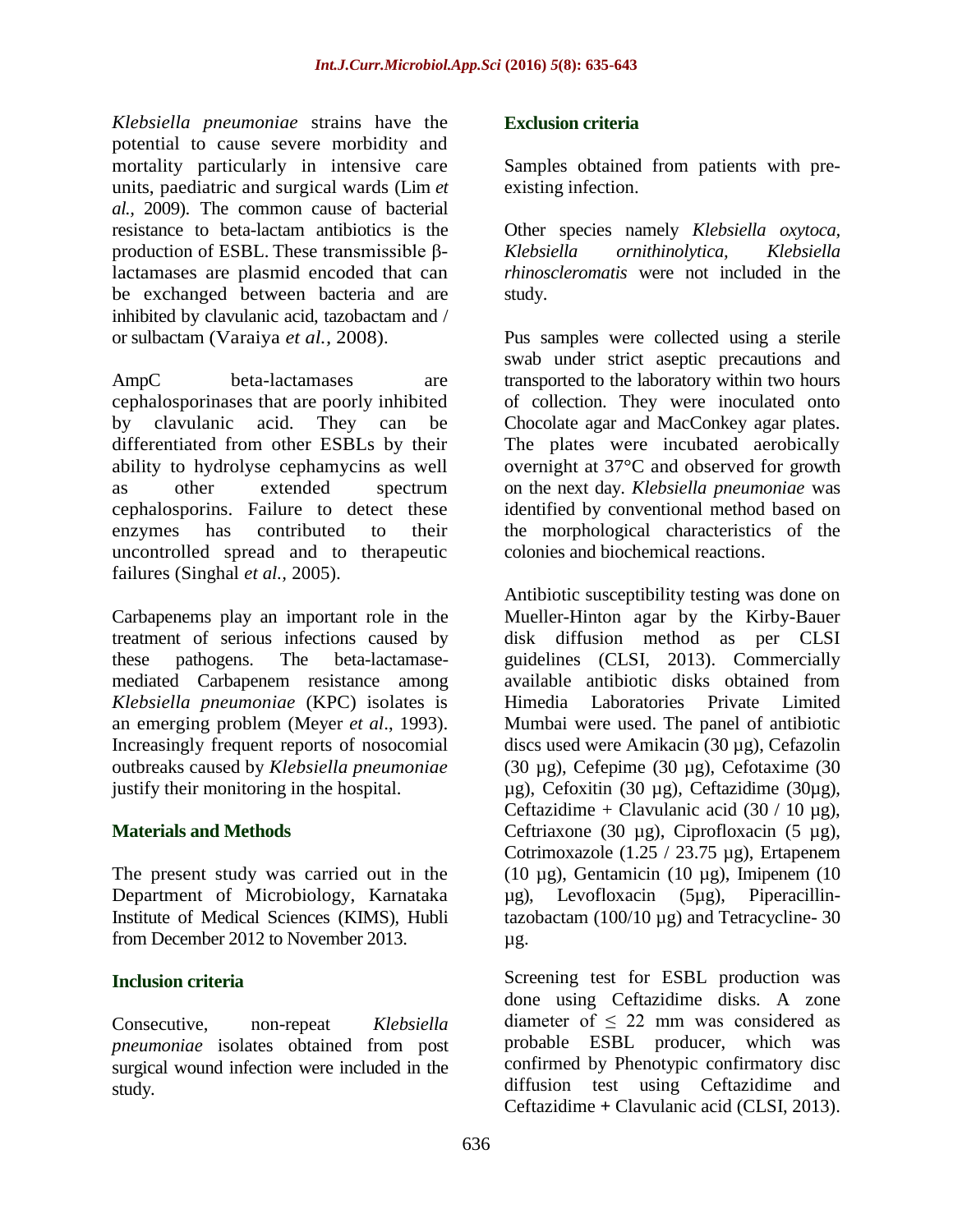Isolates were screened for AmpC production using Cefoxitin disk. Isolates with Cefoxitin zone of < 18 mm were considered as screen positives. Phenotypic confirmation of AmpC beta-lactamase was done by using AmpC disk test (Singhal *et al.,* 2005).

Screening test for MBL production was done using Imipenem disk. Isolates with zone of < 19 mm were considered as screen positive and were subjected to Imipenem-EDTA Combined disk test for Phenotypic confirmation (Behera *et al.,* 2008).

Isolates were screened for KPC production using Ertapenem disk. Isolates with Ertapenem zones ≤ 21 mm were considered as screen positive. Phenotypic confirmatory test for KPC production was done using Modified Hodge Test (MHT) (CLSI, 2013).

#### **Statistical analysis**

Statistical analysis was done by Chi-square test using SPSS software and test of proportions wherever applicable.

#### **Results and Discussion**

Of the consecutive, non-repeat 200 pus samples received from surgical wards, 84 (42%) were *Klebsiella pneumoniae* isolates. Of these, 67 (79.7%) were ESBL producers, 36 (42.8%) were AmpC producers and 12 (14.3%) were MBL producers. Thirty one (36.9%) *Klebsiella pneumoniae* isolates were both ESBL and AmpC co-producers whereas ESBL, AmpC and MBL coproducing isolates were 12 (14.3%). However none of the isolates were positive for *Klebsiella pneumoniae* Carbapenemase (KPC) by Modified Hodge Test.

Maximum number of ESBL and AmpC producing isolates, were found in the age group of 21-30 years whereas that of MBL producing isolates, were found in the age

group of 31-40 years. Predominantly affected gender was male, with 56.6%, 63.9% and 73.7% respectively for ESBL, Amp C and MBL producers.

Antibiotic resistance pattern of ESBL, Amp C and MBL producing isolates are presented in Table No 1. Compared to non betalactamase producers, difference in drug resistance was statistically significant for all the antibiotics used in the study.

*Klebsiella pneumoniae* is a Gram negative bacillus often involved in severe community-acquired and nosocomial infections. Its distribution as a pathogen is uneven across the world with the highest incidence in developing countries and in Asia than in Europe and the United States. A critical feature of *Klebsiella pneumoniae* as a successful healthcare–associated pathogen has been its evolution into a multi drug resistant (MDR) Gram-negative bacillus. MDR strains of *Klebsiella pneumoniae* have caused a number of nosocomial infection outbreaks in Intensive Care Units (ICU) and neonatal nurseries. It primarily attacks immunocompromised individuals who are hospitalized and suffer from severe underlying diseases such as diabetes mellitus and chronic pulmonary obstruction (Harrison's principles of Internal Medicine,  $18<sup>th</sup>$  edition).

The most common cause of bacterial resistance to beta-lactam antibiotics is the production of beta-lactamases. Extended Spectrum Beta-Lactamases (ESBL) represent a major group of betalactamases currently being identified worldwide in large numbers along with inducible AmpC beta-lactamases (Livermore, 1995). In recent years, Metallo-Beta-Lactamase (MBL) genes have spread from *Pseudomonas aeruginosa* to members of the Enterobacteriaceae. These enzymes are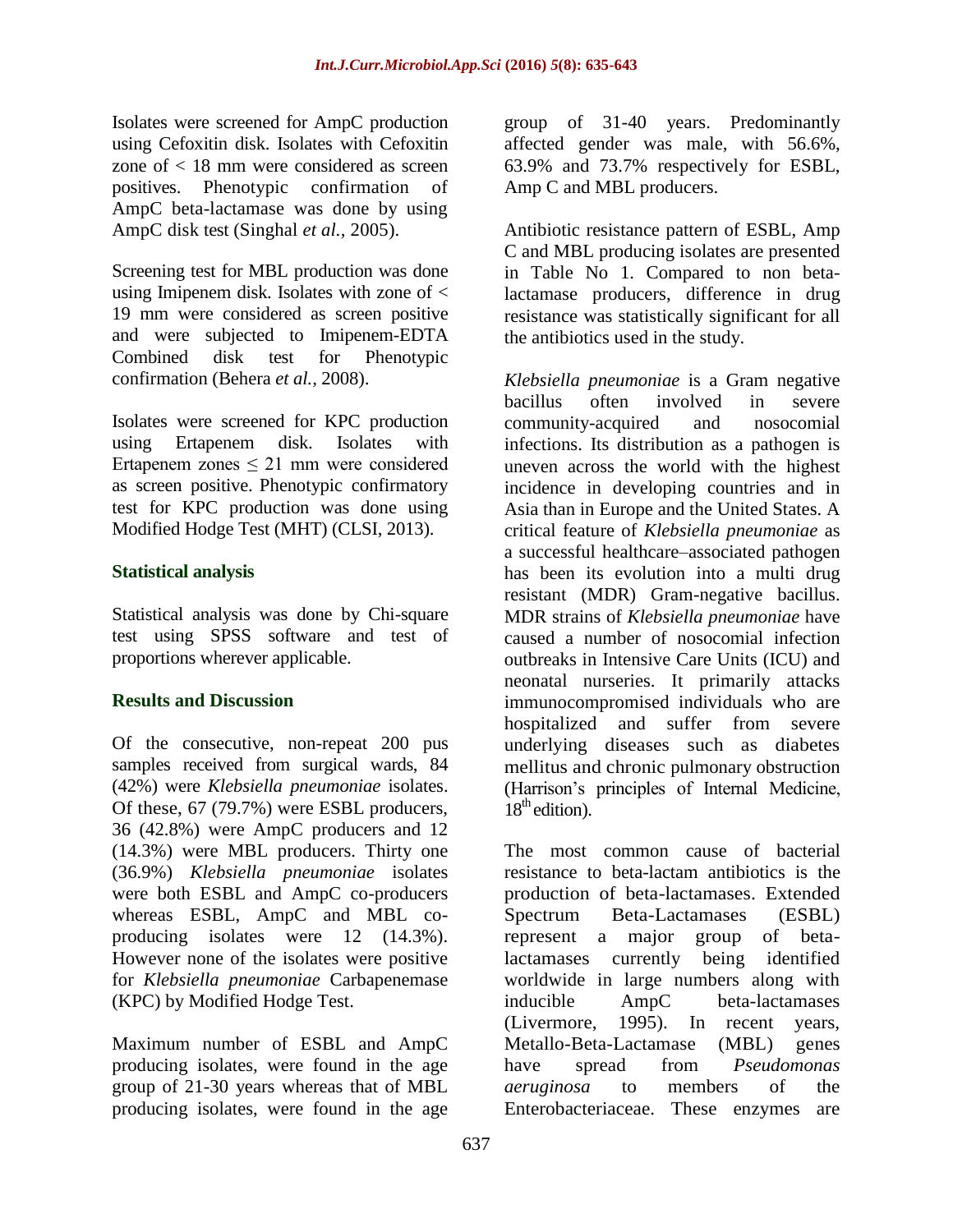plasmid mediated and multidrug resistance is a characteristic feature of strains producing these enzymes (Varaiya *et al.,* 2008a).

The overall prevalence of ESBL, AmpC, MBL and *Klebsiella pneumoniae*  Carbapenemase (KPC) producing *Klebsiella pneumoniae* are found to vary greatly in different geographical areas and in different institutes of the same area (Coudron *et al.,* 2000).

In our study, 67 (79.7%) *Klebsiella pneumoniae* isolates were ESBL producers. In India, the percentage of ESBL producers range from 4% to 83% (Rodrigues *et al.,* 2004). Our findings are comparable with the study done by Rampure *et al.,* (2013) who also found 78.21% of the isolates to be ESBL producers. Increased use of third generation cephalosporins to treat Gram negative infections and monotherapy with cephalosporins may be responsible for this increased resistance (Rodrigues *et al.,* 2004).

ESBL-producing *Klebsiella pneumoniae*  isolates were found to be 100% sensitive to Imipenem. Similar pattern was observed by Varaiya *et al.,* (2008b).

The current CLSI do not indicate the phenotypic screening and confirmatory tests that should be used for the detection of AmpC β-lactamases in Klebsiella and *Escherichia coli* (Coudron *et al.,* 2000).

Several studies have been done on various phenotypic test methods namely the Modified three dimensional test, Modified double disk test, AmpC disk test, Inhibitor based method employing inhibitors like boronic acid, Broth microdilution method and Cefoxitin agar method (Hemalatha *et al.,* 2007).

Singhal *et al.,* (2005) compared Modified three dimensional test and AmpC disk test.

They found concordant result with these methods and concluded that the AmpC disk test was an easier, reliable and rapid method of detection of isolates that harbour AmpC βlactamases and can be used in diagnostic laboratories.

However Isoelectric focussing and genotypic characterization are considered as gold standard for the detection of AmpC production (Perez-Perez and Hanson, 2002).

In the present study identified 47 (56%) isolates as possible AmpC screen positive based on resistance to cefoxitin. Among the 47 screen positive isolates only 36 (76.6%) were confirmed as AmpC producers by AmpC disk test. This indicates that reduced susceptibility to cefoxitin for screening AmpC has poor specificity. Cefoxitin resistance in non-AmpC producers may be due to lack of permeation of porin **/** porin deficient mutants (Coudron *et al.,* 2000).

In our study, we found 42.8% of the *Klebsiella pneumoniae* isolates to be AmpC producers. The prevalence of plasmid mediated AmpC varies widely in different parts of the world from 2% to 46% (Coudron *et al.,* 2000).

In the present study observed 31 (36.9%) *Klebsiella pneumoniae* isolates as both ESBL and AmpC co-producers. This could be because plasmid mediated AmpC enzymes have also been shown to disseminate among Enterobacteriaceae, sometimes in combination with ESBLs (Singhal *et al.,* 2005). Varghese *et al.,* (2014) found in their study co-existence of ESBL and plasmid mediated AmpC in 4.6% of *Klebsiella pneumoniae* whereas a much higher co-existence of 86.1% was observed by Hemalatha *et al.,* (2007).

Linaresa, *et al.,* (2008) reported that maximum number of AmpC producing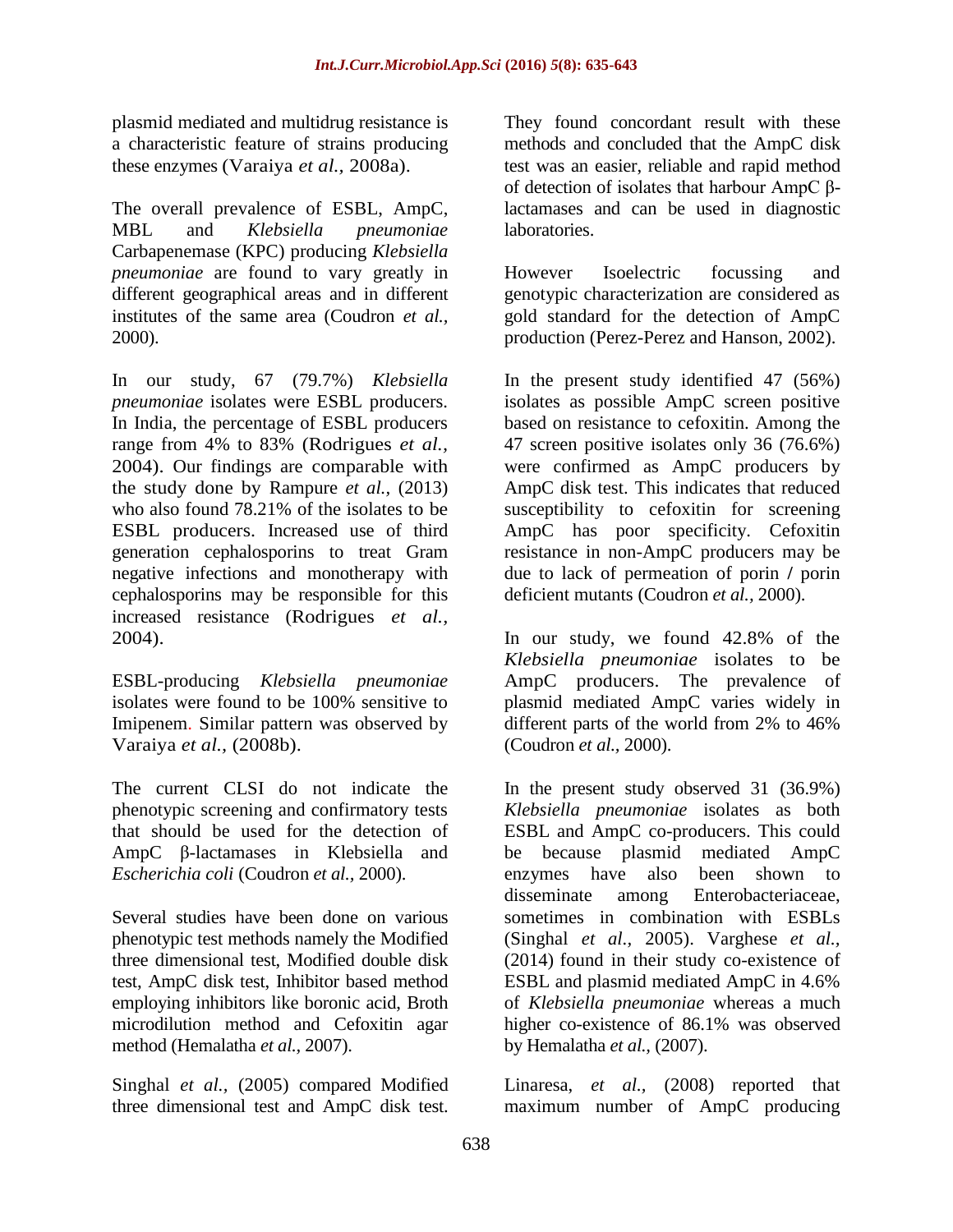isolates were from urine followed by surgical wound infection and observed that the AmpC harbouring isolates were mainly from Intensive Care Unit (ICU), surgical ward and dialysis unit. It is apparent that various mechanisms exist for the production of multiple beta-lactamases specially in high pressure units like Obstetrics and Gynaecology, Surgery and Medicine, where newer beta-lactams are being routinely prescribed (Rodrigues *et al.,* 2004).

AmpC producing *Klebsiella pneumoniae*  isolates were found to be 75% sensitive to Imipenem. Varghese, *et al.,* (2014) observed in their study that 79% of the isolates were sensitive to Imipenem, whereas 100% sensitivity of AmpC producers to Imipenem has been noted by Hemalatha *et al.,* (2007). The available data suggests that carbapenems are more effective than cefepime in treating serious infections that involves large number of AmpC producing organisms. However, we need to keep in mind that carbapenems are antimicrobials that are usually kept in reserve. The cost of Imipenem is a limiting factor for using it in a country like ours (Rodrigues *et al.,* 2004).

Sensitivity to Levofloxacin and Amikacin were 63.9% and 52.8% respectively. These drugs can be considered for infections caused by AmpC producing *Klebsiella pneumoniae* isolates after proper antibiotic susceptibility testing instead of giving empirical carbapenem for therapy. Thus Levofloxacin and Amikacin are cost effective alternative for treating such patients. A shift in empirical therapy to the carbapenems, due to the presence of ESBL producers, is associated with emerging carbapenem resistance in the ESBLproducing organisms (Meyer *et al.,* 1993).

Carbapenem resistance in *Klebsiella pneumoniae* may be due to the production of

*Klebsiella pneumoniae* carbapenemase (KPC), combinations of outer-membrane permeability loss and beta-lactamase production, production of metallo-betalactamases (MBL) such as IPM or VIM groups, the New Delhi metallo-betalactamase enzyme (NDM-1), porin OmpK 35/36 insertional inactivation and down regulation of the phosphate transport porin and changes in penicillin binding proteins (Sidjabat *et al.,* 2011) and (Parveen *et al.,* 2010).

Carbapenem resistance is one of the major threats to the antimicrobial treatment of infections with Gram negative organisms. It has emerged among *Klebsiella pneumoniae*  isolates due to the acquisition of carbapenemase, which usually belongs to Ambler class B metallo-beta-lactamases (MBLs) or to Ambler class A KPC-type enzymes (Tsakris *et al.,* 2009).

KPC resistance can co-exist with other Gram negative resistance mechanisms including ESBL, fluoroquinolone and aminoglycoside resistances in addition to carbapenems. The genes for the enzymes are usually on plasmids and therefore can spread readily among members of the same species or even among different genera (Parveen *et al.,* 2010).

According to the CLSI recommendations, Enterobacteriaceae that are resistant to extended spectrum cephalosporins and have a carbapenem MIC  $\geq$  2 µg / ml or a carbapenem intermediate or resistant zone of inhibition by disk diffusion, may produce a KPC betalactamase. For KPC detection, ertapenem is the most sensitive carbapenem while meropenem and imipenem are more specific than ertapenem.

The definitive detection of a KPC encoding organism can be performed using PCR and /or by Modified Hodge test (Parveen *et al.,* 2010). Despite PCR being highly accurate and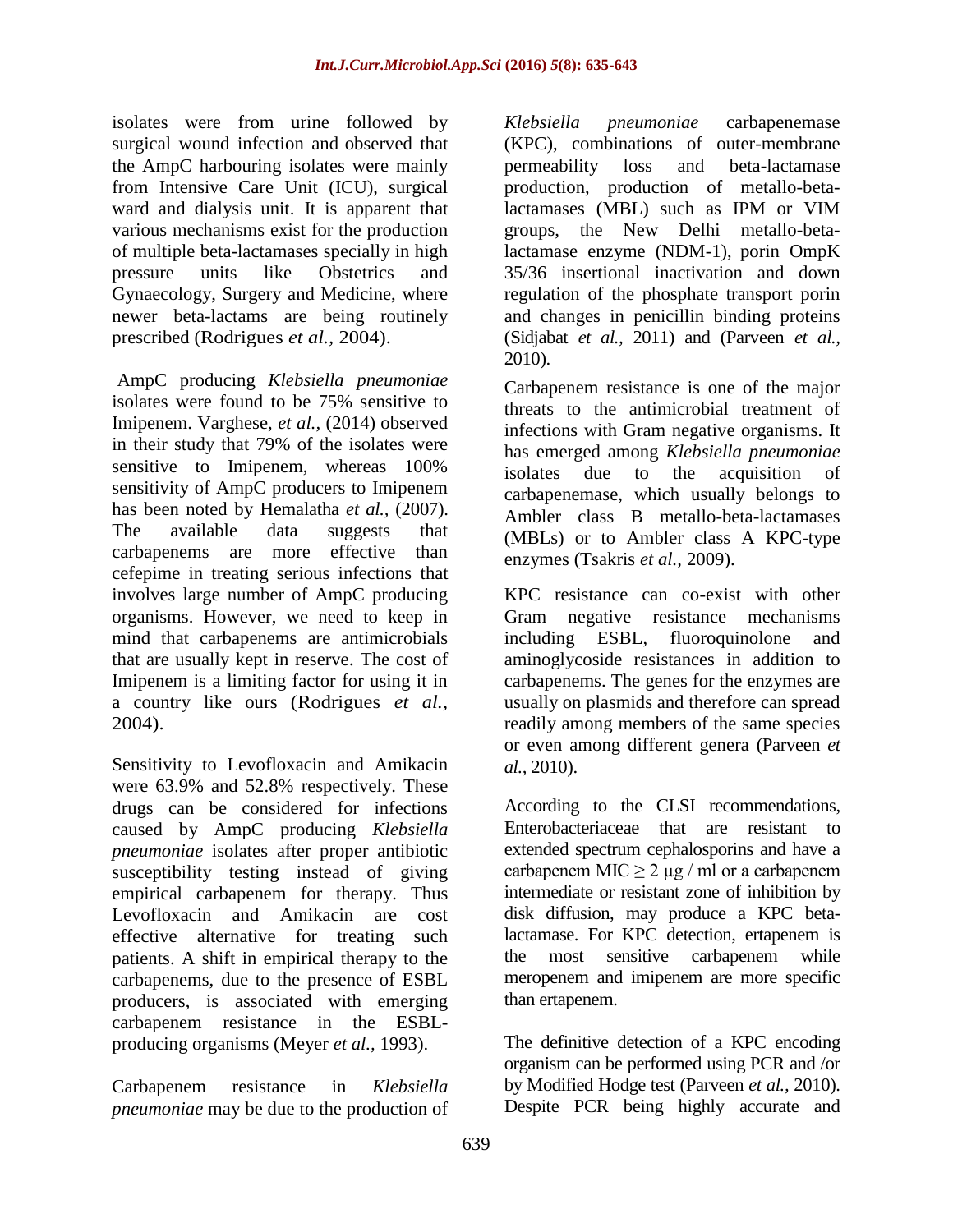reliable, its accessibility is often limited to reference laboratories (Walsh *et al.,* 2005).

Several Phenotypic tests have been developed for MBL detection and all these are based upon the ability of chelating agents, EDTA and thiol based compounds, to inhibit MBL activity. Behera *et al.,* (2008) screened for MBL production in their study using Imipenem-EDTA combined disk test, Imipenem-EDTA double-disk synergy test, Imipenem-EDTA MBL E-test and EDTA disk potentiation using four cephalosporins.

They concluded that Imipenem-EDTA combined disk test and Imipenem-EDTA MBL E-test were equally effective for MBL detection and believed that given the costconstraints, Imipenem-EDTA combined disk test could be used as a convenient screening method in the Clinical Microbiology laboratories.

We identified 14 (16.6%) isolates as possible MBL screen positive based on

resistance to Imipenem. Among the 14 screen positive isolates, only 12 (85.7 %) were confirmed as MBL producers by Imipenem + EDTA Combined disk test. However none of the isolates were positive for *Klebsiella pneumoniae* Carbapenemase (KPC) by Modified Hodge Test. Parveen *et al.,* (2010) reported 13.3% *Klebsiella pneumoniae* isolates to be KPC producers by Modified Hodge Test and found that none of the *Klebsiella pneumoniae* produced MBL by EDTA-meropenem disk approximation test in their study in South India. Sidjabat *et al.,* (2011) stated in their study that although surveillance studies are lacking, it is known that at least 10% of *Klebsiella pneumoniae* in some hospitals in India are NDM producers.

In our study, 12 (14.3%) *Klebsiella pneumoniae* isolates were ESBL, AmpC and MBL co-producers. Presence of AmpC and **/** or Cefotaxime (CTX)-M when combined with a loss of porin results in resistance to carbapenems (Varghese *et al.,* 2014).

| <b>Antibiotics</b>      | <b>ESBL</b> positive n | AmpC positive n              | <b>MBL</b> positive n |  |
|-------------------------|------------------------|------------------------------|-----------------------|--|
|                         | $(\%)$                 | $\left( \frac{0}{0} \right)$ | $(\%)$                |  |
| Ciprofloxacin           | 34(50.7%)              | $22(61.1\%)$                 | $7(58.3\%)$           |  |
| Levofloxacin            | $10(14.9\%)$           | $13(36.1\%)$                 | $4(33.3\%)$           |  |
| Gentamicin              | $31(46.2\%)$           | 23(63.8%)                    | 10 (83.3%)            |  |
| Amikacin                | 12(17.9%)              | $17(47.2\%)$                 | $8(66.7\%)$           |  |
| Cefazolin               | 59(88.0%)              | 35(97.2%)                    | 12 (100%)             |  |
| Cefoxitin               | $20(29.8\%)$           | 36(100%)                     | 12 (100%)             |  |
| Cefotaxime              | $67(100\%)$            | 34(94.4%)                    | 12 (100%)             |  |
| Ceftriaxone             | 67(100%)               | 34(94.4%)                    | 12 (100%)             |  |
| Ceftazidime             | $67(100\%)$            | 34(94.4%)                    | 12 (100%)             |  |
| Cefepime                | 50(74.6%)              | 25(69.4%)                    | 11 (91.6%)            |  |
| Cotrimoxazole           | 49(73.1%)              | $26(72.2\%)$                 | 11 (91.6%)            |  |
| Tetracycline            | 30(44.7%)              | 19(52.7%)                    | $7(58.3\%)$           |  |
| Piperacillin+Tazobactam | $1(1.5\%)$             | 15(41.6%)                    | 10 (83.3%)            |  |
| Imipenem                | $0(0\%)$               | $9(25.0\%)$                  | 12 (100%)             |  |
| Ertapenem               | $2(2.9\%)$             | 14(38.9%)                    | 12 (100%)             |  |

#### **Table.1** Antibiotic resistance pattern in ESBL, AmpC and MBL-producing isolates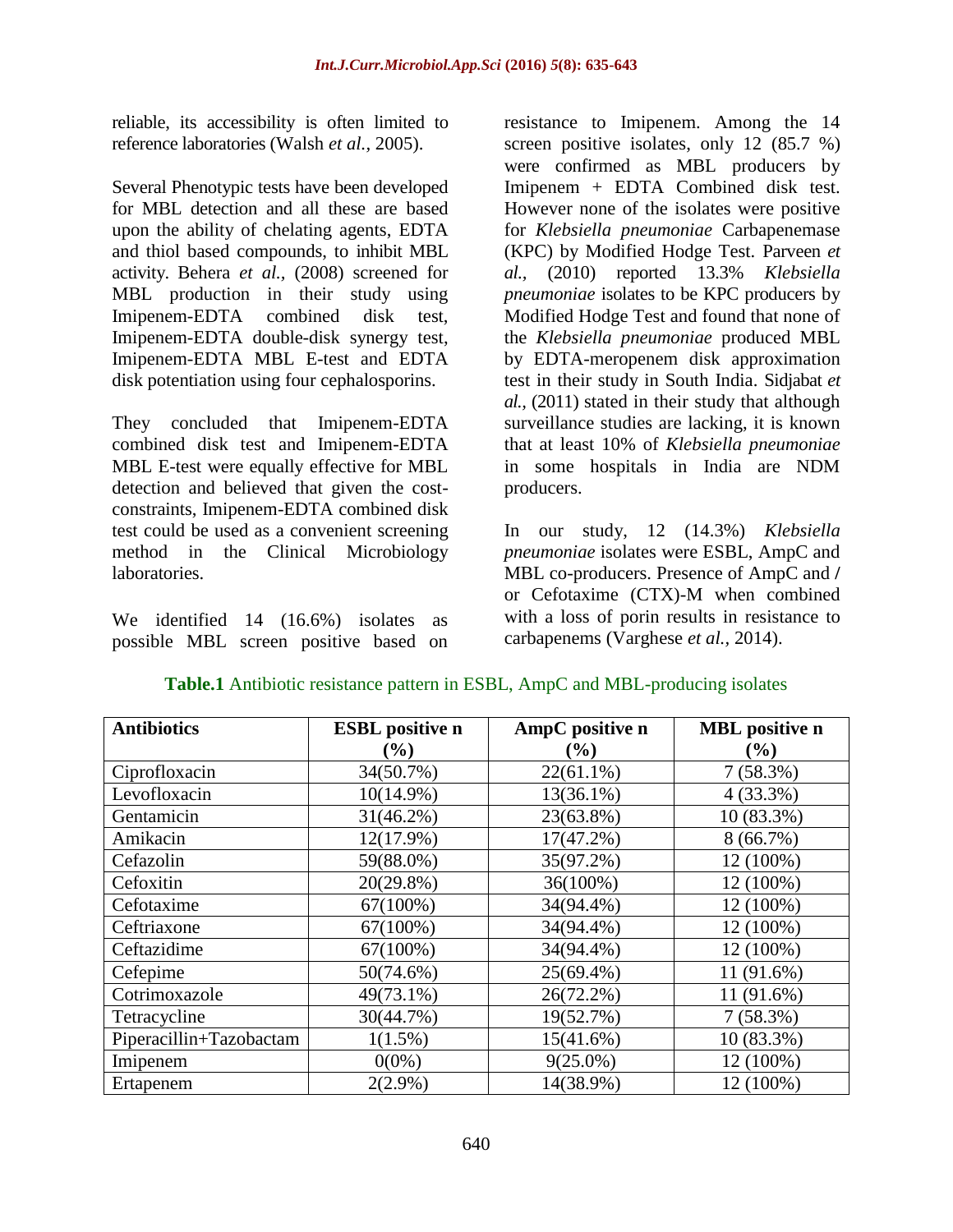| <b>Risk Factors</b><br>(number)  | <b>ESBL</b><br>positive<br>isolates<br>number | P<br><b>Value</b> | AmpC<br>positive<br>isolates<br>number | P value | <b>MBL</b><br>positive<br>isolates<br>number | P<br>value |
|----------------------------------|-----------------------------------------------|-------------------|----------------------------------------|---------|----------------------------------------------|------------|
|                                  | $($ %)                                        |                   | $($ %)                                 |         | $($ %)                                       |            |
| Burns $(7)$                      | 6(85.7%)                                      | < 0.001           | $3(42.8\%)$                            | < 0.05  | $1(14.2\%)$                                  | >0.05      |
| Carcinoma (3)                    | $2(66.7\%)$                                   | < 0.05            | $2(66.7\%)$                            | < 0.05  | $0(0\%)$                                     |            |
| Chronic ailments (38)            | 28 (73.6%)                                    | < 0.0001          | 14 (36.8%)                             | < 0.01  | $2(5.3\%)$                                   | >0.05      |
| Diabetes mellitus (5)            | $5(100\%)$                                    |                   | $3(60\%)$                              | < 0.01  | 1(20%)                                       | >0.05      |
| Intensive care units             | 17 (85%)                                      | < 0.0001          | $8(40\%)$                              | < 0.01  | $2(10\%)$                                    | >0.05      |
| (20)                             |                                               |                   |                                        |         |                                              |            |
| Surgical                         | $60(76.9\%)$                                  | < 0.0001          | 35 (44.9%)                             | < 0.001 | $11(14.1\%)$                                 | < 0.01     |
| interventions(78)                |                                               |                   |                                        |         |                                              |            |
| Hospitalization for              | 51 (85%)                                      | < 0.0001          | 31 (51.6%)                             | < 0.001 | 10(16.7%)                                    | < 0.01     |
| more than $5 \text{ days } (60)$ |                                               |                   |                                        |         |                                              |            |

**Table.2** Risk factors associated with ESBL, AmpC and MBL producing *Klebsiella pneumoniae* isolates

MBL producing isolates showed 100% resistance to  $3<sup>rd</sup>$  generation cephalosporins (Cefotaxime, Ceftriaxone and Ceftazidime), cefoxitin, cefazolin and carbapenems. High resistance was observed towards Cefepime (91.6%), Cotrimoxazole (91.6%) and Gentamicin (83.3%). Least resistance, 33.3%, was observed towards Levofloxacin. Ciprofloxacin and Tetracycline showed 58.3% resistance each.

Limbago *et al.,* (2011) stated in their study that although isolates were carrying MBL, they remained susceptible to fluoroquinolones, trimethoprimsulfamethoxazole and tetracyclines. Aminoglycosides, Tigecycline and the Polymyxins are among the few agents available for treating patients who are infected with carbapenemase-producing strains (John Quale, 2008).

All ESBL, AmpC and MBL co-producers showed similar resistance pattern as MBL producers. Levofloxacin and Amikacin are cost effective alternative for treating such patients. These drugs can be considered for

infections caused by MDR *Klebsiella pneumoniae* isolates after proper antibiotic susceptibility testing instead of giving empirical carbapenem and other reserve drugs for therapy.

## **Risk factors**

Statistically significant association (p value < 0.05) between risk factors and infection with ESBL, AmpC and MBL producing *Klebsiella pneumoniae* isolates were found in patients with burns, chronic ailments, Diabetes mellitus, hospitalization for more than 5 days, intensive care units and surgical interventions (Table no.2).

Babypadmini and Appalaraju, (2004) reported admission in ICU and surgery to be the risk factors for ESBL production in their study. Pai *et al.,* (2004) observed in their study that long hospital stay, care in intensive care unit, central venous catheterization, indwelling urinary catheter, invasive procedure, neutropenia, post surgical state, nosocomial infection and prior use of antibiotics as significant risk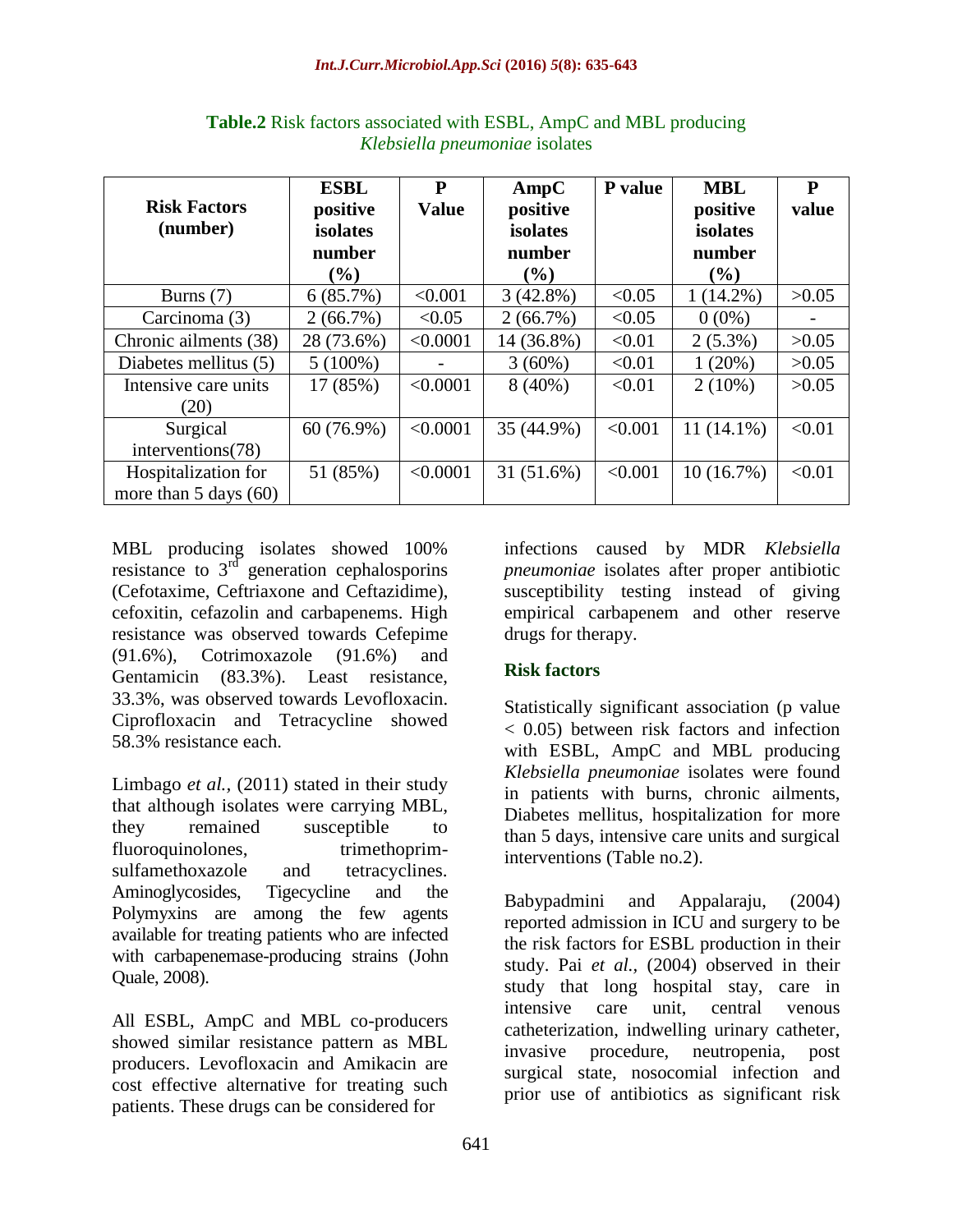factors for the acquisition of AmpC producing *Klebsiella pneumoniae* isolates.

Daikos *et al.,* (2010) also found prolonged hospitalization, ICU stay, surgery, invasive devices and therapy with multiple antibiotic agents before initial culture as risk factors typically associated with the acquisition of MBL-producing bacteria.

Organisms carrying hidden MBL genes are a threat to infection control efforts and may result in poor clinical outcomes when carbapenems are used for treatment in those with serious infections. The high rate of nosocomial colonization by multidrug resistant *Klebsiella pneumoniae* appears to be associated with the use of antibiotics rather than with factors connected with delivery of care in the hospital. In the hospital setting, the local antibiotic policy is a major determinant of the colonization pattern (Podschun and Ullmann, 1998).

In conclusion, widespread use of antimicrobials has often been held responsible for the occurrence of multi-drug resistant Klebsiella strains in hospitals. This epidemic of Gram-negative resistance must be stopped. Increased awareness and intensified infection control practices are the keys to curtail the spread of this terrifying antimicrobial resistance.

## **References**

- Babypadmini, S., Appalaraju, B. 2004. Extended spectrum beta-lactamases in the urinary isolates of *Escherichia coli* and *Klebsiella pneumoniae***:** Prevalence and susceptibility patterns in a tertiary care hospital. *Indian J. Med. Microbiol.,* 22(3): 172-174.
- Behera, B., *et al*. 2008. An evaluation of four different phenotypic techniques for detection of metallo-beta-lactamase producing *Pseudomonas aeruginosa*.

*Indian J. Med. Microbiol.,* 26(3): 233- 237.

- Clinical and Laboratory Standards Institute. 2013. M100-S23. Performance Standards for Antimicrobial Susceptibility Testing; Twenty-Third Informational Supplement.
- Coudron, P.E., *et al*. 2000. Occurrence and Detection of AmpC beta-lactamases among Escherichia coli, Klebsiella pneumoniae and Proteus mirabilis isolates at a Veterans Medical Center. *J. Clin. Microbiol.,* 38 (5): 1791-1796.
- Daikos, G.L. *et al*. 2010. Risk factors for bloodstream infection with *Klebsiella pneumoniae* producing VIM-1 metallo-β-lactamase. *J. Antimicrob, Chemother*., 65 (4): 784-788.
- Hemalatha, V. *et al*. 2007. Detection of AmpC beta-lactamase production in *Escherichia coli* and *Klebsiella* by an inhibitor based method. *Indian J. Med. Res.,* 126: 220-223.
- John Quale. 2008. Global spread of Carbapenemase-producing *Klebsiella pneumoniae*. *Microbe,* 3 (11): 516-520.
- Lim, K.T. *et al*. 2009. Characterization of multidrug-resistant and extendedspectrum β-lactamase-producing *Klebsiella pneumonia*e strains from Malaysian hospitals*. J. Med. Microbiol.,* 58: 1463-1469.
- Limbago, B.M. *et al*. 2011. IMP-producing Carbapenem-resistant *Klebsiella pneumoniae* in the United States*. J. Clin. Microbiol.,* 49(12): 4239-4245.
- Linaresa, L., *et al*. 2008. Risk Factors for Infection with Extended-Spectrum and AmpC beta-Lactamase-producing Gram-Negative Rods in Renal Transplantation. *Amer. J. Transplantation,* 8: 1000–1005.
- Livermore, D.M. 1995. Beta-lactamases in laboratory and clinical resistance. *Clin. Microbiol. Rev.,* 8: 557-584.
- Longo, Fauci, Kasper, Haucer, Jameson and